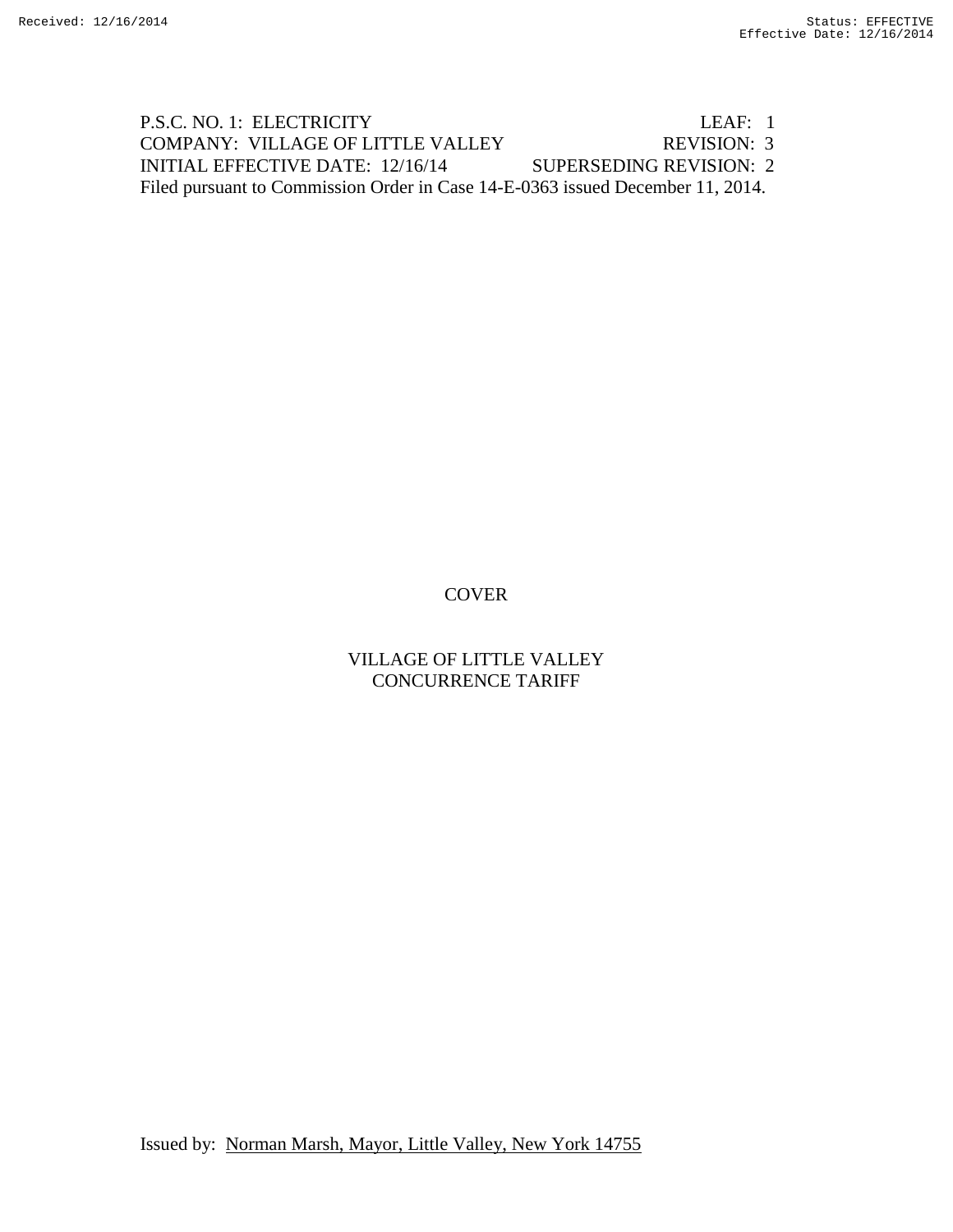P.S.C. NO. 1: ELECTRICITY LEAF: 2<br>
COMPANY: VILLAGE OF LITTLE VALLEY REVISION: 5 COMPANY: VILLAGE OF LITTLE VALLEY REVISION: 5<br>INITIAL EFFECTIVE DATE: 11/29/19 SUPERSEDING REVISION: 4 INITIAL EFFECTIVE DATE: 11/29/19 Issued in compliance with Order in Case 16-M-0330 dated 11/18/2019

# **TABLE OF CONTENTS**

| $\mathbf{I}$ . | <b>GENERAL INFORMATION</b>                                                            | <b>LEAF#</b>        |
|----------------|---------------------------------------------------------------------------------------|---------------------|
|                | A. CONCURRENCE<br><b>B. TERRITORY TO WHICH SCHEDULE APPLIES</b>                       | 3<br>$\overline{3}$ |
| Π.             | <b>SERVICE CLASSIFICATION NO. 1</b><br>Residential                                    | $\overline{4}$      |
| III.           | <b>SERVICE CLASSIFICATION NO. 2</b><br>General Service – Non-demand Metered           | 5                   |
| IV.            | <b>SERVICE CLASSIFICATION NO. 3</b><br>General Service – Demand Metered               | 6                   |
| V.             | <b>SERVICE CLASSIFICATION NO. 4</b><br>Large General Service                          | 8                   |
| VI.            | <b>SERVICE CLASSIFICATION NO. 5</b><br>Private Outdoor Lighting                       | 10                  |
| VII.           | <b>SERVICE CLASSIFICATION NO. 6</b><br><b>Street Lighting</b>                         | 12                  |
| VIII.          | <b>SERVICE CLASSIFICATION NO. 7</b><br><b>Traffic Signal Control Light</b>            | 13                  |
| IX.            | <b>CHARGES</b><br>A. RECONNECTION CHARGE<br><b>B. INSUFFICIENT FUNDS CHECK CHARGE</b> | 14<br>14            |
| X.             | PURCHASED POWER ADJUSTMENT CLAUSE                                                     | 15                  |

Issued by: Robert Young, Public Works Superintendent, Little Valley, New York 14755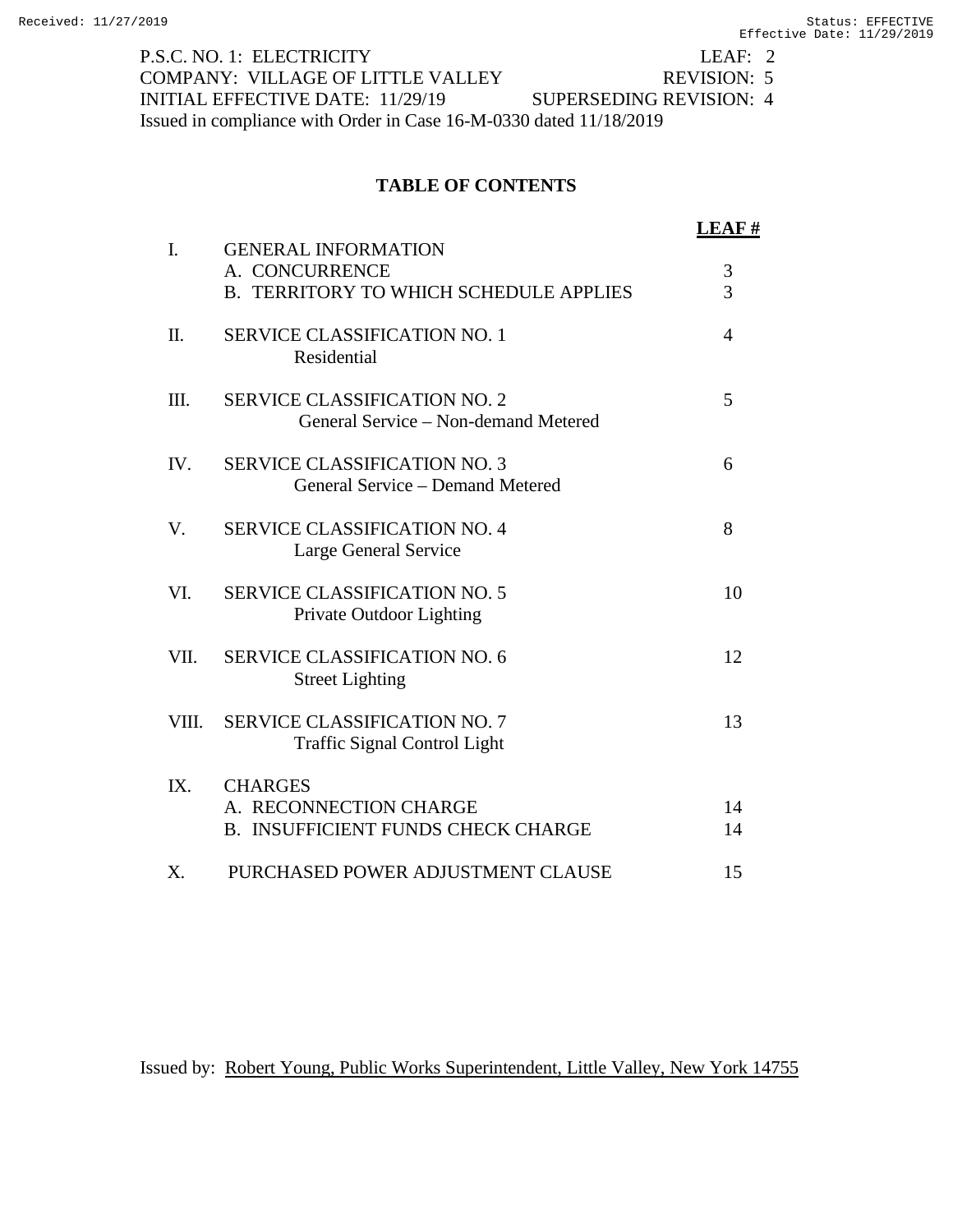# P.S.C. NO. 1: ELECTRICITY LEAF: 3 COMPANY: VILLAGE OF LITTLE VALLEY REVISION: 4 INITIAL EFFECTIVE DATE: 12/16/14 SUPERSEDING REVISION: 3 Filed pursuant to Commission Order in Case 14-E-0363 issued December 11, 2014.

# **VILLAGE OF LITTLE VALLEY**

# **GENERAL INFORMATION**

# **A. CONCURRENCE**

The Village of Little Valley concurs in and agrees to abide by the rules and regulations as set forth in the general tariff filed by the New York Municipal Power Agency ("NYMPA") in Case No. 97-E-1575.

# **B. TERRITORY TO WHICH SCHEDULE APPLIES**

These rates, rules and regulations are applicable to the Village of Little Valley and that portion of the Town of Little Valley, Town of Napoli, Town of Salamanca, and Town of New Albion served under franchises granted to the Village of Little Valley.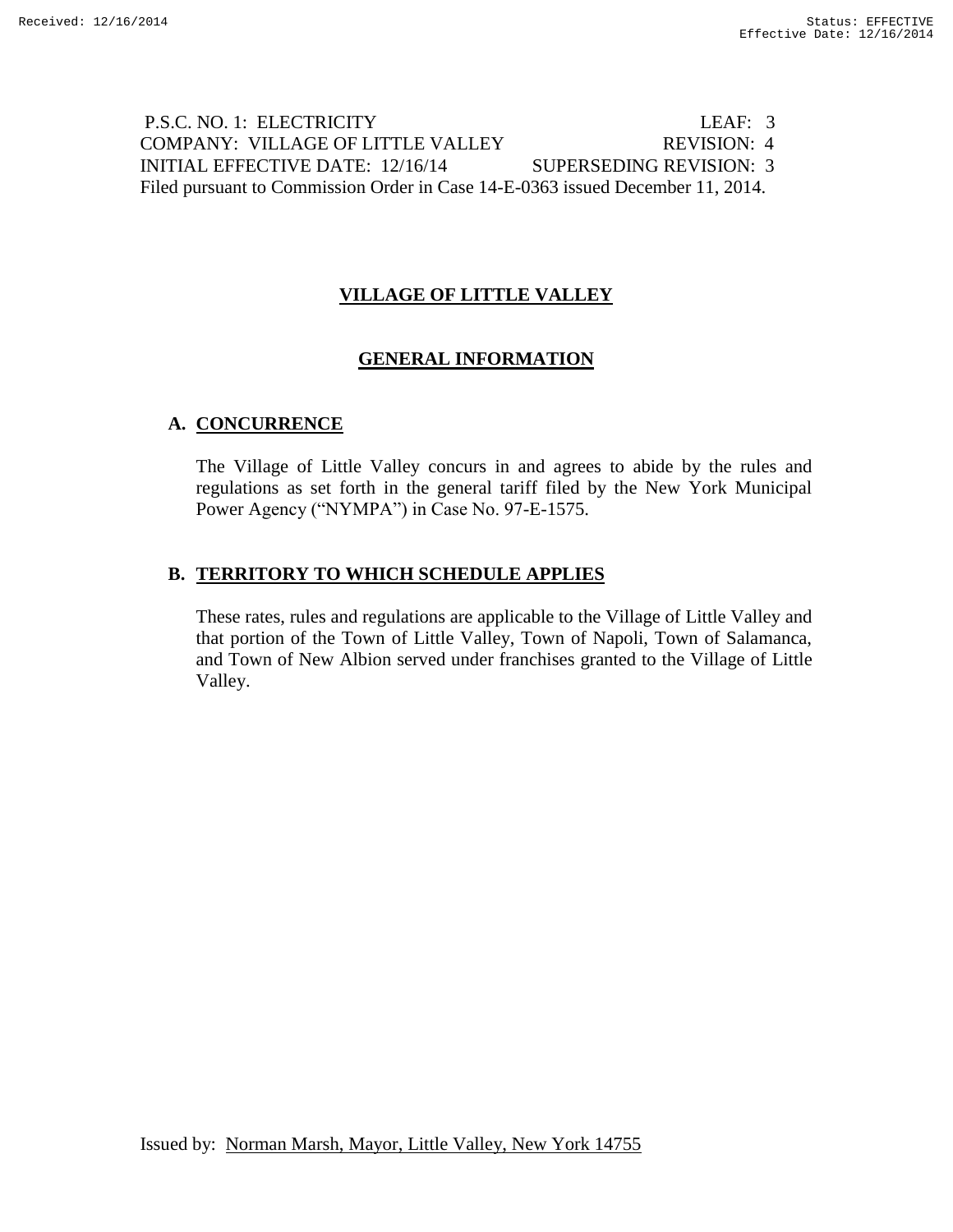# P.S.C. NO. 1: ELECTRICITY LEAF: 4 COMPANY: VILLAGE OF LITTLE VALLEY REVISION: 3 INITIAL EFFECTIVE DATE: 12/16/14 SUPERSEDING REVISION: 2 Filed pursuant to Commission Order in Case 14-E-0363 issued December 11, 2014.

#### **SERVICE CLASSIFICATION NO. 1** Residential

# **APPLICATION TO USE OF SERVICE FOR:**

Single-phase residential purpose usage in an individual residence; in an individual flat or individual apartment in a multiple-family dwelling; for residential purposes in a rooming house where not more than four (4) rooms are available for rent; and for single phase farm service when supplied through the farm residence meter; used exclusively in connection with religious purposes, and including the operation by such corporation or association of a school, not withstanding that secular subjects are taught at such school; for single-phase service exclusively in connection with a community residence as defined in subdivision 28, 28A or 28B of section 1.03 of the Mental Hygiene Law, provided that such residence is operated by a not-for-profit corporation and if supervisory staff is on site on a twenty-four hour per day basis that the residence provides living accommodations for fourteen or fewer residents; and use for any post or hall owned or leased by a not-for-profit organization that is a veterans organization.

# **CHARACTER OF SERVICE;**

Continuous, alternating current at approximately 60 cycle, single phase, 115 volts or 115/230 volts, at the option of the Village.

Rate

# **MONTHLY RATE;**

|                                | wuw      |
|--------------------------------|----------|
| <b>Customer Service Charge</b> | \$4.54   |
| Energy Charge, per kWh         | \$0.0431 |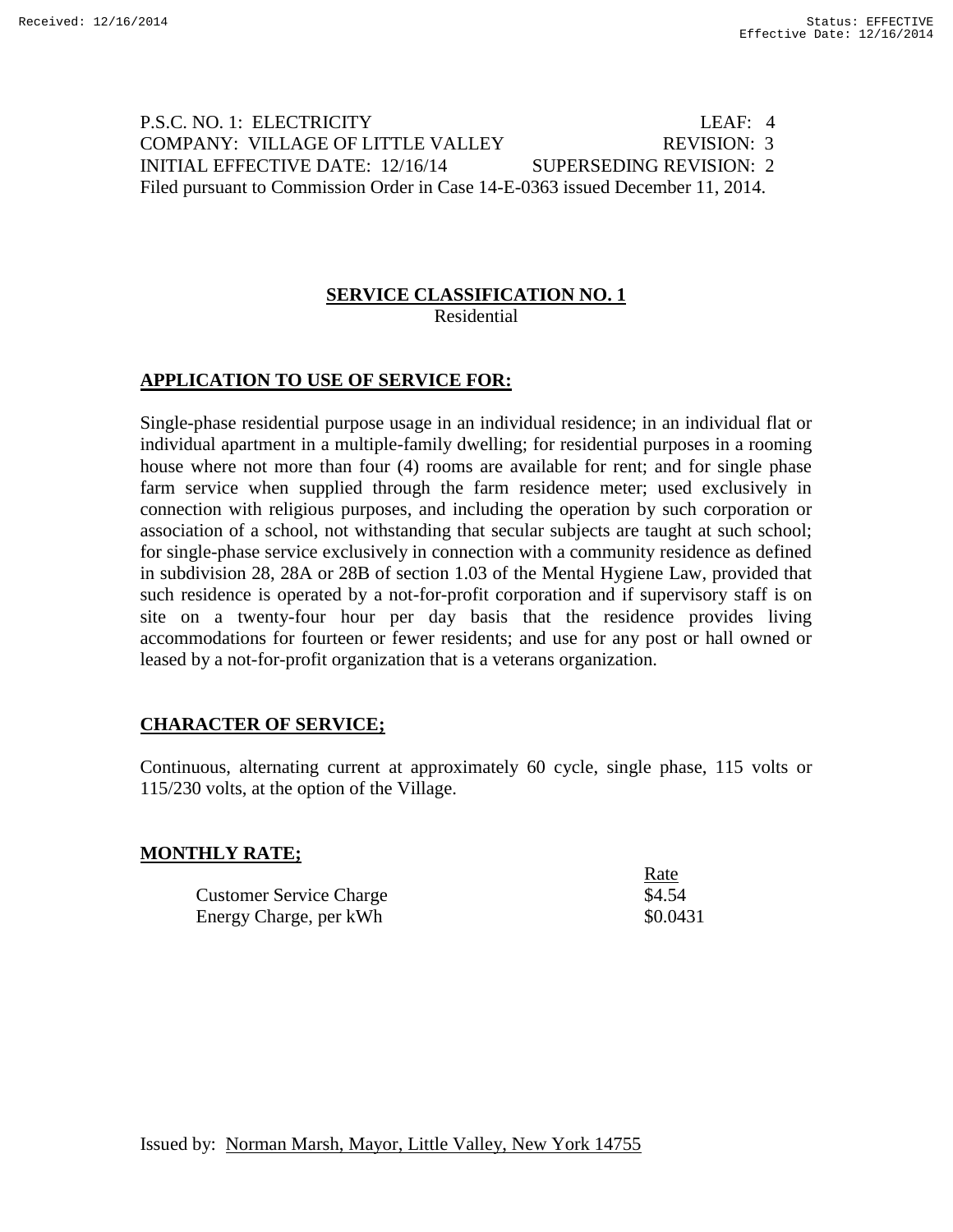# P.S.C. NO. 1: ELECTRICITY LEAF: 4.1 COMPANY: VILLAGE OF LITTLE VALLEY REVISION: 2 INITIAL EFFECTIVE DATE: 12/16/14 SUPERSEDING REVISION: 1 Filed pursuant to Commission Order in Case 14-E-0363 issued December 11, 2014.

### **SERVICE CLASSIFICATION NO. 1 (CONT'D)** Residential

# **MINIMUM CHARGE:**

The minimum charge is the customer service charge.

### **TERMS OF PAYMENT:**

All bills are due when rendered. Full payment must be received on or before the date shown on the bill to avoid a late payment charge of 1.5% as provided in Rule VIII of the NYMPA generic tariff.

### **FACTOR OF ADJUSTMENT:**

The factor of adjustment pursuant to Rule IX.D of the NYMPA generic tariff is 1.088886.

### **TERM:**

The customer may terminate service after 72 business hours notice in writing to the Village Clerk.

### **PURCHASED POWER ADJUSTMENT:**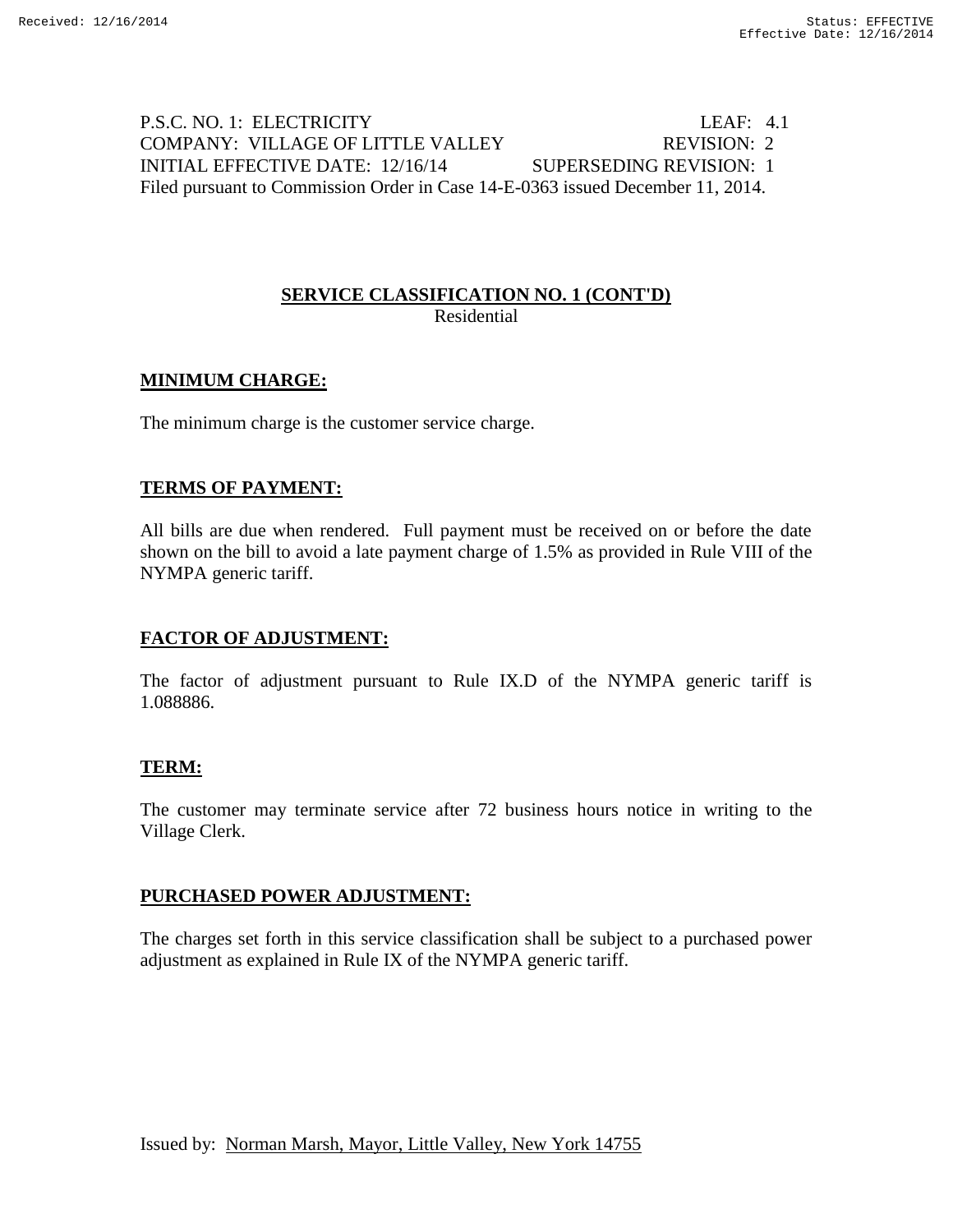# P.S.C. NO. 1: ELECTRICITY LEAF: 5 COMPANY: VILLAGE OF LITTLE VALLEY REVISION: 3 INITIAL EFFECTIVE DATE: 12/16/14 SUPERSEDING REVISION: 2 Filed pursuant to Commission Order in Case 14-E-0363 issued December 11, 2014.

### **SERVICE CLASSIFICATION NO. 2**

General Service-Non-demand Metered

### **APPLICATION TO USE OF SERVICE FOR:**

General service for lighting, heating, and incidental power where monthly use is not in excess of 2,000 KWH for two consecutive months. Pertaining to customers within the franchise area in and outside the incorporated Village.

#### **CHARACTER OF SERVICE:**

Continuous, alternating current, 60 cycle, single phase, 115 volts or 115/230 volts, at the option of the Village.

#### **MONTHLY RATE:**

|                                | Rate     |
|--------------------------------|----------|
| <b>Customer Service Charge</b> | \$4.54   |
| Energy Charge, per kWh         | \$0.0601 |

### **MINIMUM CHARGE:**

The minimum charge is the customer service charge.

### **TERMS OF PAYMENT:**

All bills are due when rendered. Full payment must be received on or before the date shown on the bill to avoid a late payment charge of 1.5% as provided in Rule VIII of the NYMPA generic tariff.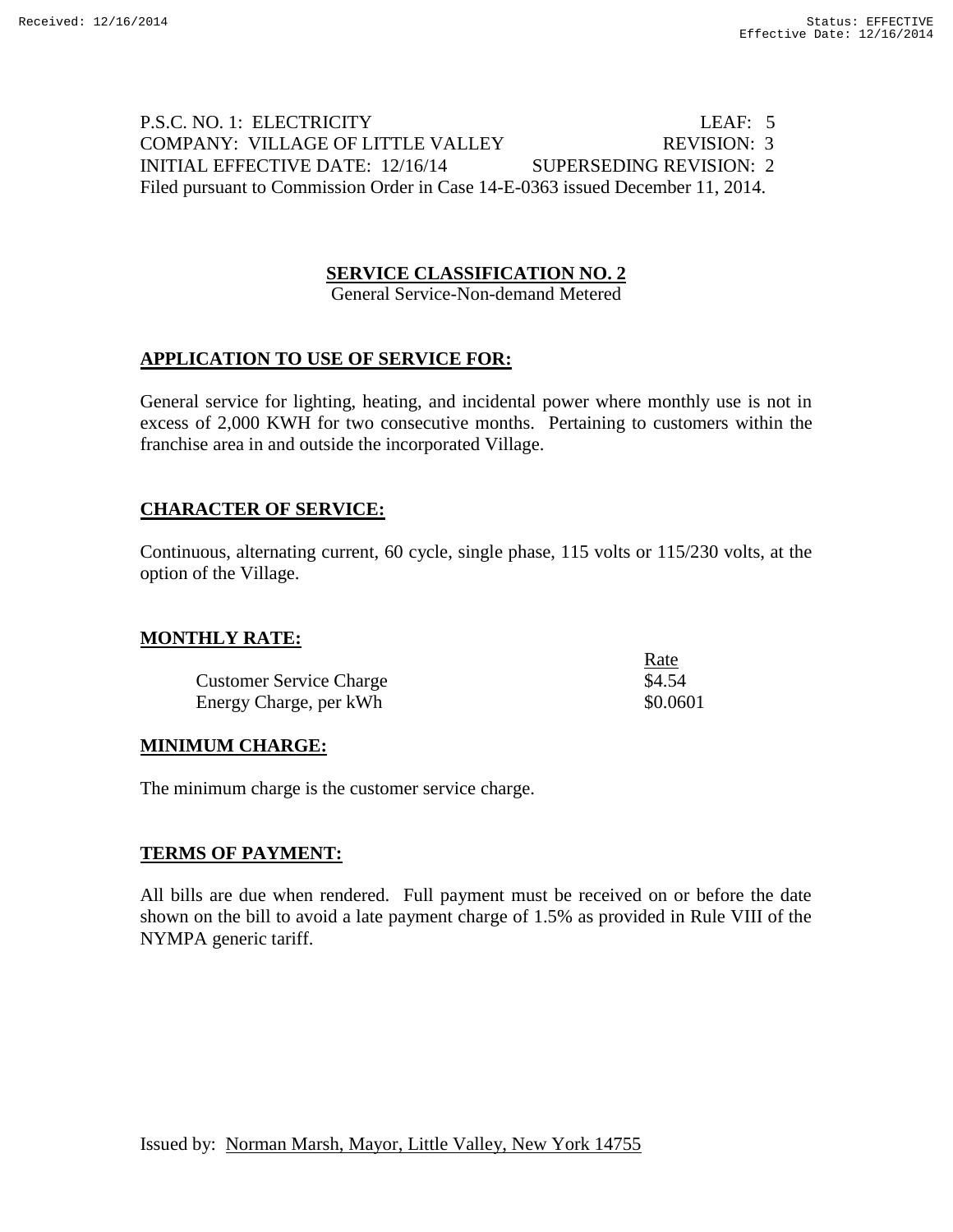# P.S.C. NO. 1: ELECTRICITY LEAF: 5.1 COMPANY: VILLAGE OF LITTLE VALLEY REVISION: 1 INITIAL EFFECTIVE DATE: 12/16/14 SUPERSEDING REVISION: 0 Filed pursuant to Commission Order in Case 14-E-0363 issued December 11, 2014.

# **SERVICE CLASSIFICATION NO. 2 (CONT'D)**

General Service-Non-demand Metered

# **FACTOR OF ADJUSTMENT:**

The factor of adjustment pursuant to Rule IX.D of the NYMPA generic tariff is 1.088886.

### **TERM:**

The customer may terminate service after 72 business hours notice in writing to the Village Clerk.

### **PURCHASED POWER ADJUSTMENT:**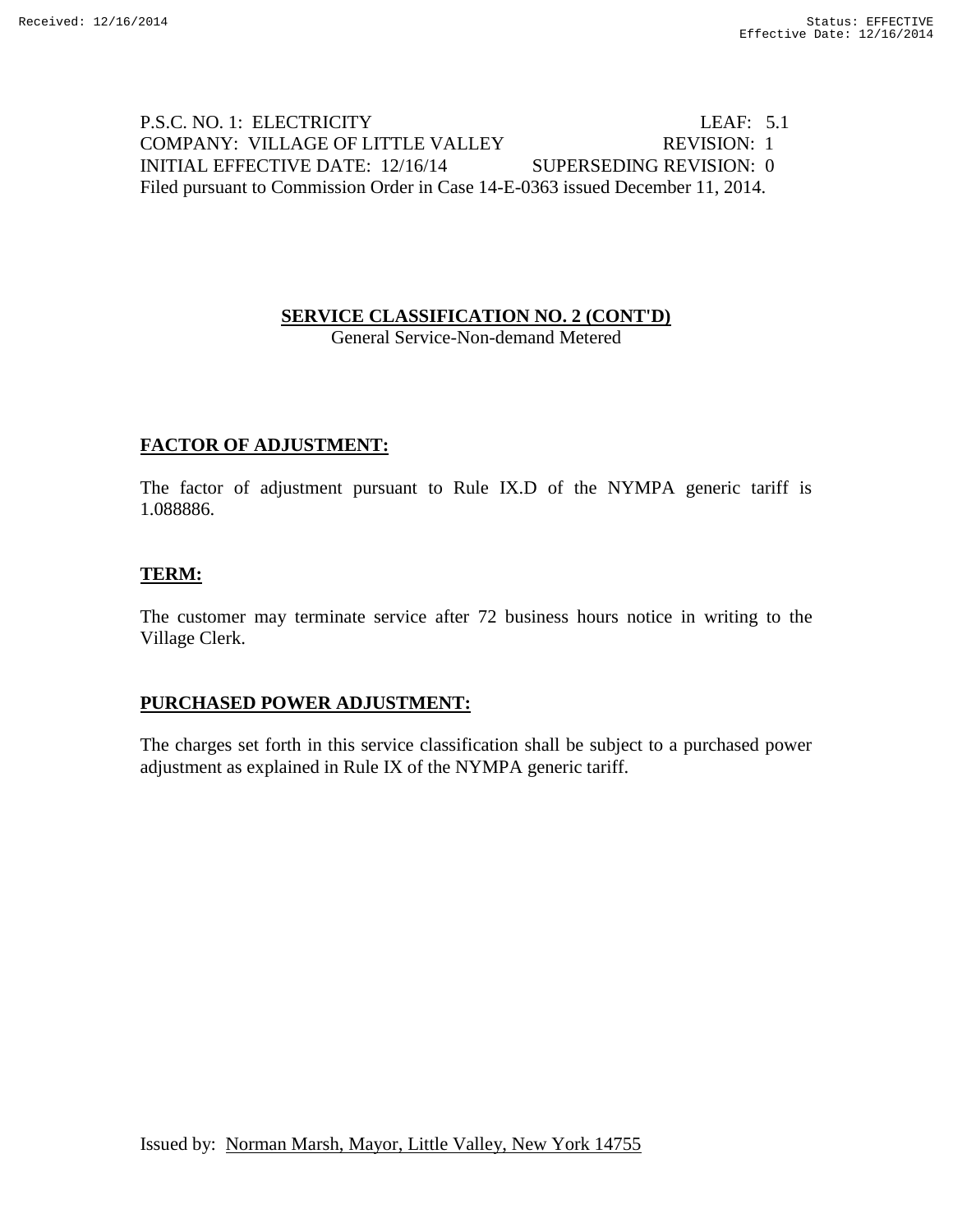# P.S.C. NO. 1: ELECTRICITY LEAF: 6 COMPANY: VILLAGE OF LITTLE VALLEY REVISION: 4 INITIAL EFFECTIVE DATE: 04/20/15 SUPERSEDING REVISION: 3

 $R_{\text{max}}$ 

# **SERVICE CLASSIFICATION NO. 3**

General Service-Demand Metered

# **APPLICATION TO USE OF SERVICE FOR:**

General service for lighting, heating, and incidental power where monthly use has exceeded 2,000 KWH for two consecutive months resulting in the metering of demand. Pertaining to customers within the franchise area in and outside the incorporated Village.

# **CHARACTER OF SERVICE:**

Continuous, alternating current, 60 cycle, single phase, 115 volts or 115/230 volts, or three phase, at the option of the Village.

# **MONTHLY RATE:**

|                        | <u>Kale</u> |
|------------------------|-------------|
| Demand Charge          | \$4.15      |
| Energy Charge, per kWh | \$0.0469    |

# **MINIMUM CHARGE:**

The minimum charge shall be demand charge as determined below.

### **DETERMINATION OF DEMAND:**

The demand will be determined by meter when service is supplied based on any one of the following criteria;

- 1. When an individual customer requires a transformer capacity of 5 KVA or more; or
- 2. When the total connected load is equivalent to 15 KW or more; or
- 3. When the customer's consumption has exceeded 2,000 kWh in each of two consecutive months; or
- 4. When it is estimated that a new customer's consumption will exceed 2,000 kWh per month in future billing periods.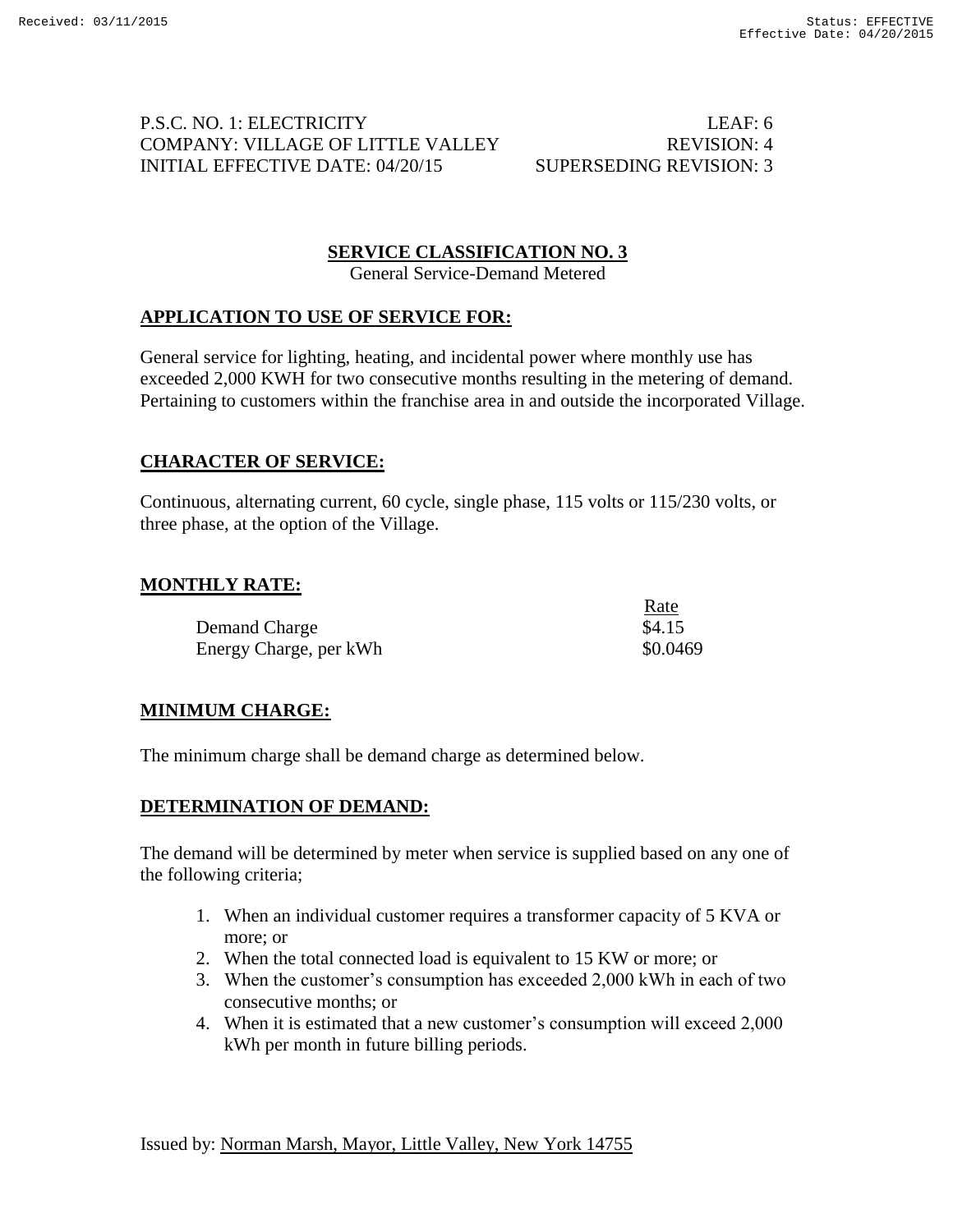# P.S.C. NO. 1: ELECTRICITY LEAF: 7 COMPANY: VILLAGE OF LITTLE VALLEY REVISION: 3 INITIAL EFFECTIVE DATE: 12/16/14 SUPERSEDING REVISION: 2 Filed pursuant to Commission Order in Case 14-E-0363 issued December 11, 2014.

# **SERVICE CLASSIFICATION NO. 3 (CONT'D)**

General Service-Demand Metered

The demand shall be the greatest of the following:

- 1. The maximum fifteen-minute integrated kilowatt demand, determined by meter, occurring during the month for which charge is made.
- 2. Seventy-five percent (75%) of the highest maximum demand which shall have occurred during the preceding twelve months.
- 3. One kilowatt.

# **TERMS OF PAYMENT:**

All bills are due when rendered. Full payment must be received on or before the date shown on the bill to avoid a late payment charge of 1.5% as provided in Rule VIII of the NYMPA generic tariff.

# **FACTOR OF ADJUSTMENT:**

The factor of adjustment pursuant to Rule IX.D of the NYMPA generic tariff is 1.088886.

# **TERM:**

- A. Single-phase Service-Three months and thereafter until terminated by 72 business hours written notice to Village Clerk.
- B. Three-phase Service-One year and thereafter until terminated by 72 business hours written notice to Village Clerk.

# **PURCHASED POWER ADJUSTMENT:**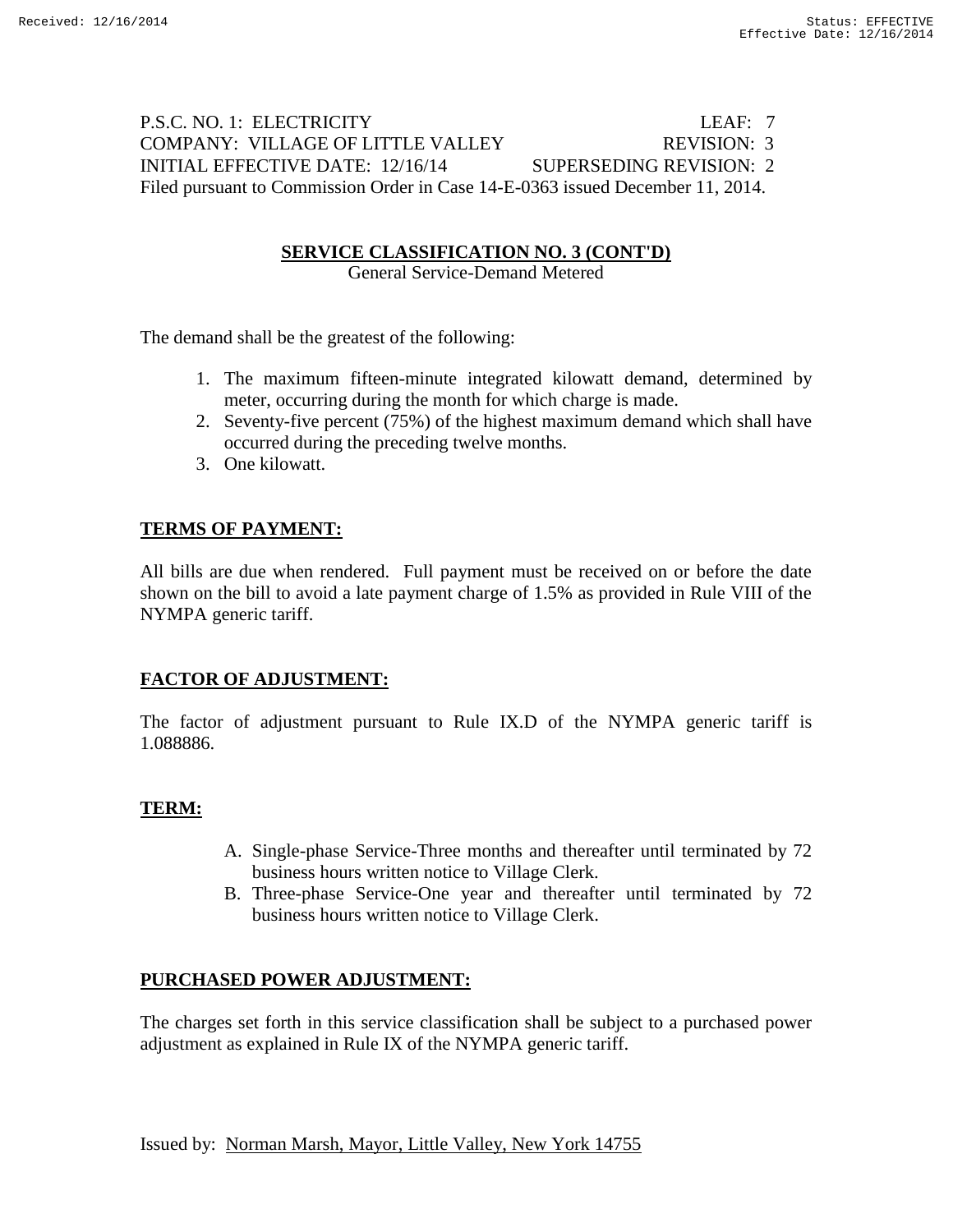# P.S.C. NO. 1: ELECTRICITY LEAF: 8 COMPANY: VILLAGE OF LITTLE VALLEY REVISION: 3 INITIAL EFFECTIVE DATE: 12/16/14 SUPERSEDING REVISION: 2 Filed pursuant to Commission Order in Case 14-E-0363 issued December 11, 2014.

# **SERVICE CLASSIFICATION NO. 4**

Large General Service

# **APPLICATION TO USE OF SERVICE FOR:**

All customers who guarantee to pay for a monthly minimum demand of 50 kilowatts in entire territory. Three (3) phase, light, heat, and/or power purposes, available at locations where the Village has facilities adequate to provide the service.

### **CHARACTER OF SERVICE:**

Continuous, alternating current, 60 cycle, 230volts or higher, three (3) phase, (voltage at option of Village).

 $D_{\text{max}}$ 

# **MONTHLY RATE:**

|                        | rale     |
|------------------------|----------|
| Demand Charge, per kW  | \$4.15   |
| Energy Charge, per kWh | \$0.0306 |

# **MINIMUM CHARGE**

The minimum charge shall be the demand charge as determined below.

### **DETERMINATION OF DEMAND:**

The demand shall be the greatest of the following:

- 1. The maximum fifteen-minute integrated kilowatt demand, determined by meter, occurring during the month for which charge is made.
- 2. Seventy-five percent (75%) of the highest maximum demand which shall have occurred during the preceding twelve (12) months.
- 3. Fifty kilowatts.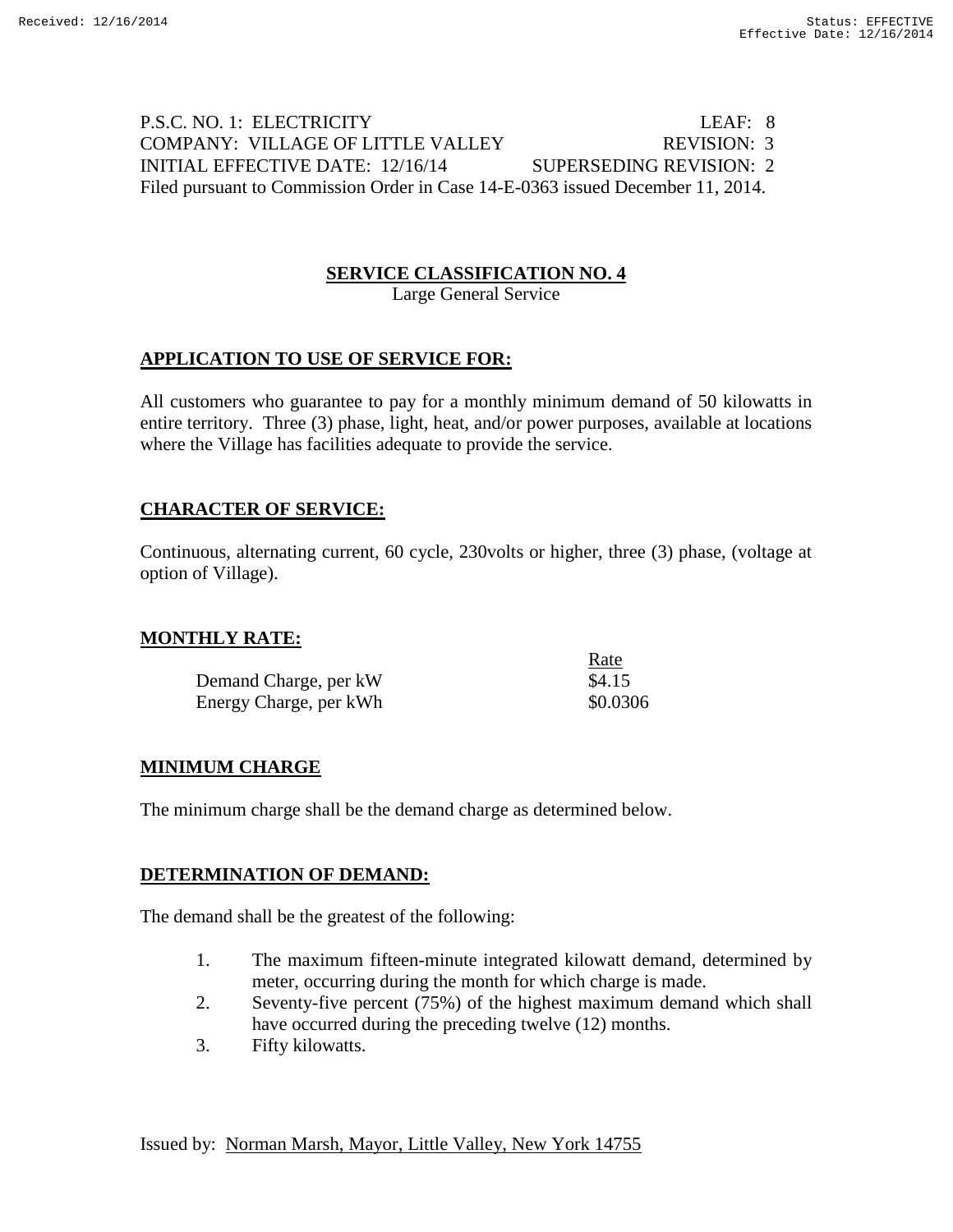P.S.C. NO. 1: ELECTRICITY LEAF: 9 COMPANY: VILLAGE OF LITTLE VALLEY REVISION: 3 INITIAL EFFECTIVE DATE: 12/16/14 SUPERSEDING REVISION: 2 Filed pursuant to Commission Order in Case 14-E-0363 issued December 11, 2014.

# **SERVICE CLASSIFICATION NO. 4 (CONT'D)**

Large General Service

### **TERMS OF PAYMENT:**

All bills are due when rendered. Full payment must be received on or before the date shown on the bill to avoid a late payment charge of 1.5% as provided in Rule VIII of the NYMPA generic tariff.

### **FACTOR OF ADJUSTMENT:**

The factor of adjustment pursuant to Rule IX.D of the NYMPA generic tariff is 1.088886.

### **TERM:**

One year from commencement of service and thereafter until terminated by thirty (30) days written notice by either party.

### **SPECIAL PROVISIONS:**

- A. In the case 115 volt single phase service is required in connection with three phase 230 volt service, the consumer shall provide the necessary 230/115 volt transformer and install it on the consumer's side of the meter.
- B. Five percent (5%) discount allowed on all bills where current is primary metered and customer supplies necessary transformer installation.

### **PURCHASED POWER ADJUSTMENT:**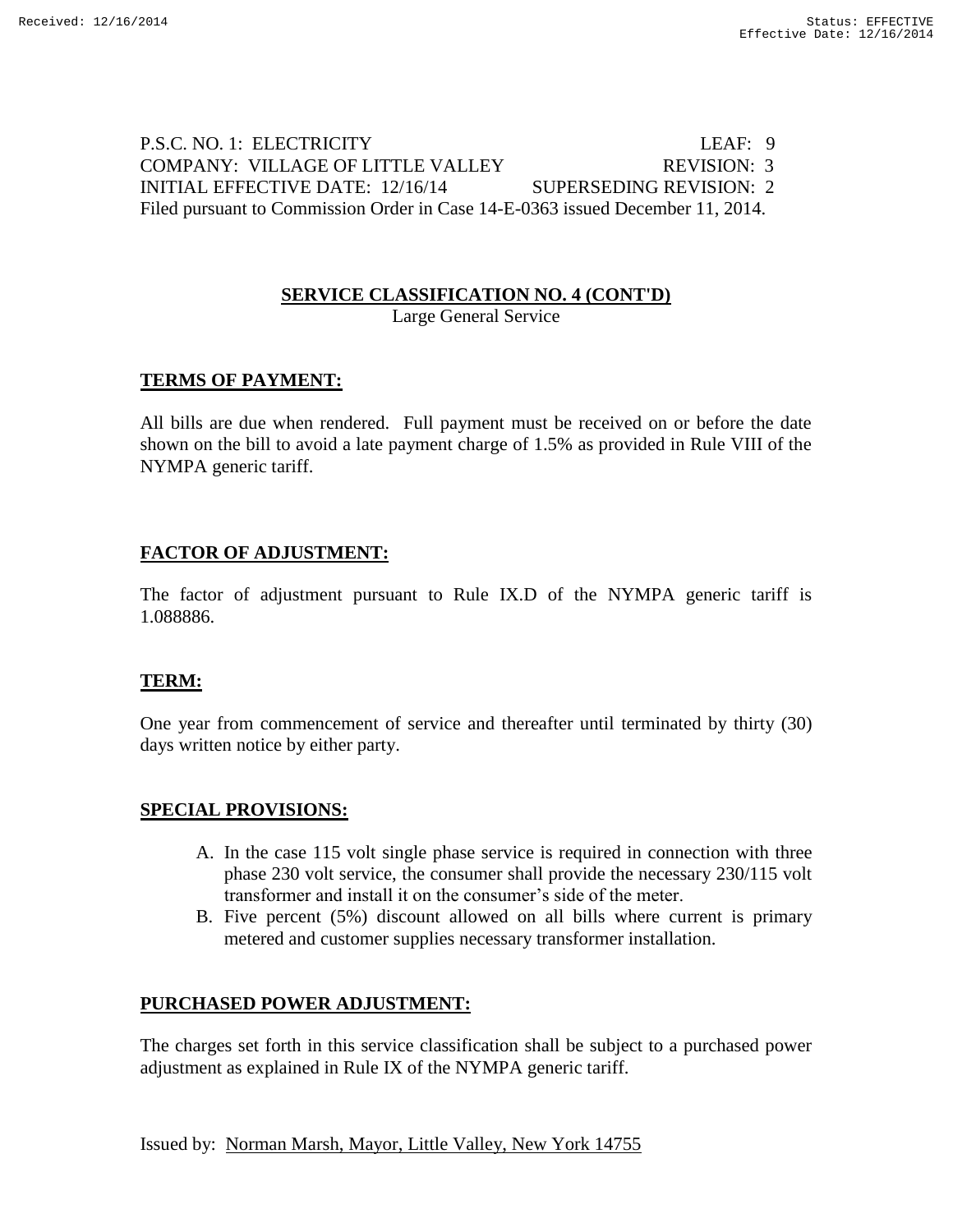$R_{\rm B}$ 

# P.S.C. NO. 1: ELECTRICITY LEAF: 10 COMPANY: VILLAGE OF LITTLE VALLEY REVISION: 3 INITIAL EFFECTIVE DATE: 12/16/14 SUPERSEDING REVISION: 2 Filed pursuant to Commission Order in Case 14-E-0363 issued December 11, 2014.

# **SERVICE CLASSIFICATION NO. 5**

Private Outdoor Lighting

#### **APPLICATION TO USE OF SERVICE FOR:**

Outdoor lighting of areas other than public streets, highways, and for private and institutional organizations.

### **CHARACTER OF SERVICE:**

Limited period, approximately 4,000 hours per year 60 cycle alternating current at approximately 115 volts.

#### **MONTHLY RATE:**

| Facilities Charge, per unit: |         |  |
|------------------------------|---------|--|
| 175 Watt unit                | \$9.52  |  |
| 400 Watt unit                | \$14.35 |  |

#### **TERMS OF PAYMENT:**

All bills are due when rendered. Full payment must be received on or before the date shown on the bill to avoid a late payment charge of 1.5% as provided in Rule VIII of the NYMPA generic tariff.

#### **TERM:**

One year and thereafter until terminated by 72 business hours written notice to the Village Clerk.

#### **FACTOR OF ADJUSTMENT:**

The factor of adjustment pursuant to Rule IX.D of the NYMPA generic tariff is 1.088886.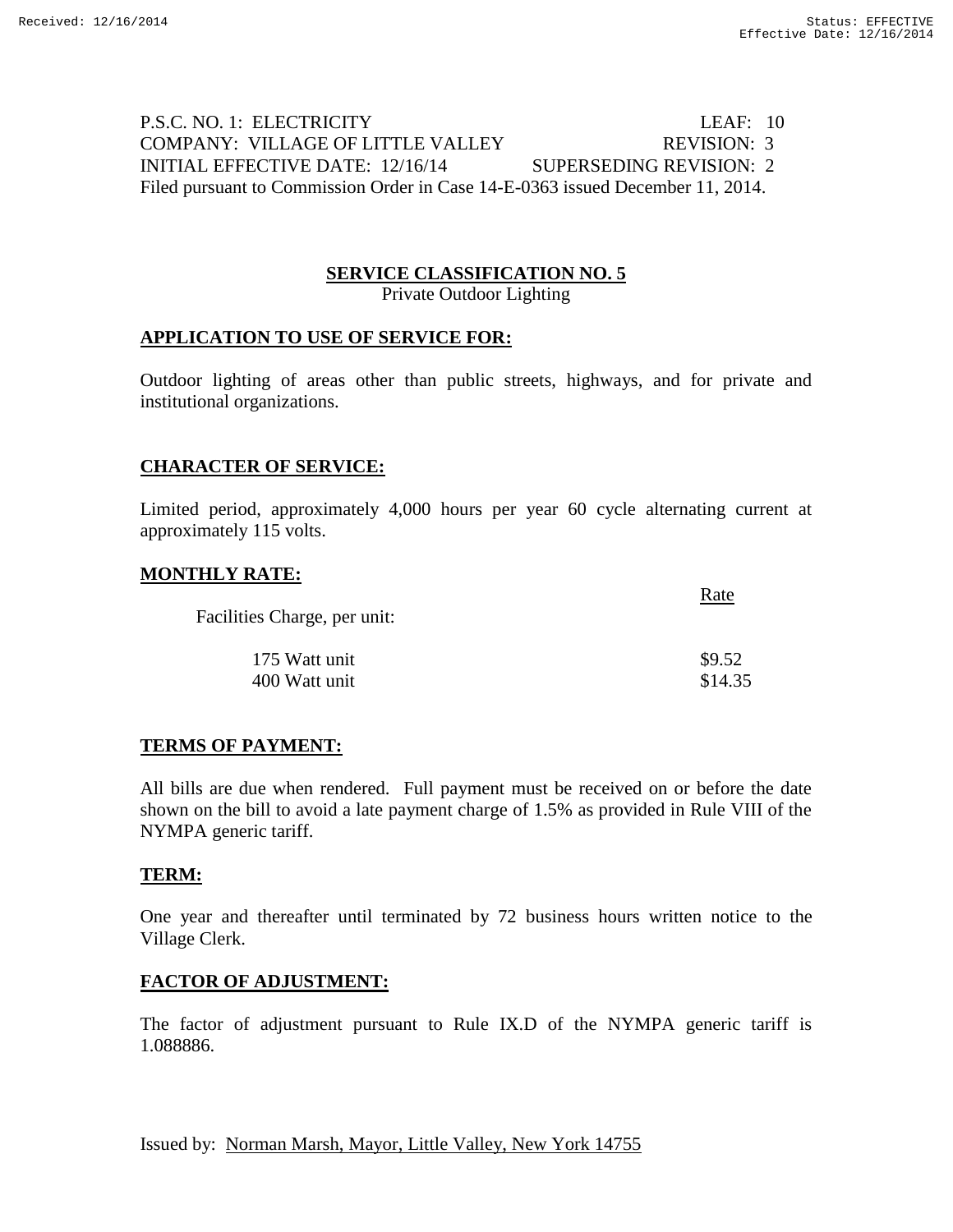P.S.C. NO. 1: ELECTRICITY LEAF: 11 COMPANY: VILLAGE OF LITTLE VALLEY REVISION: 3 INITIAL EFFECTIVE DATE: 12/16/14 SUPERSEDING REVISION: 2 Filed pursuant to Commission Order in Case 14-E-0363 issued December 11, 2014.

# **SERVICE CLASSIFICATION NO. 5 (CONT'D)**

Private Outdoor Lighting

# **SPECIAL PROVISIONS:**

- A. The Village will furnish, install, own, operate, and maintain a photoelectrically controlled luminaire complete with 4-foot pipe bracket.
- B. The lighting unit will be installed only on private property owned or leased by the customer. The customer will furnish the necessary pole or other support, except as hereinafter provided, and the necessary wiring to connect the unit on the line side of the customer's meter. The Village reserves the right to require a mounting height which will provide proper light distribution from the unit. Where a Village owned pole is appropriately located on premises owned or leased by the customer, the village may waive the requirement that the support be furnished by the customer, and it may install the unit on the Village owned pole.
- C. Upon request of the customer, the Village will change the location of the lighting unit providing a proper support is furnished and the customer agrees to pay the Village for the cost incurred in making such change.
- D. The customer shall notify the Village whenever the lamp shall become extinguished or out of service for any reason and the Village shall replace the lamp and/or make the necessary repairs with reasonable promptness.

### **PURCHASED POWER ADJUSTMENT:**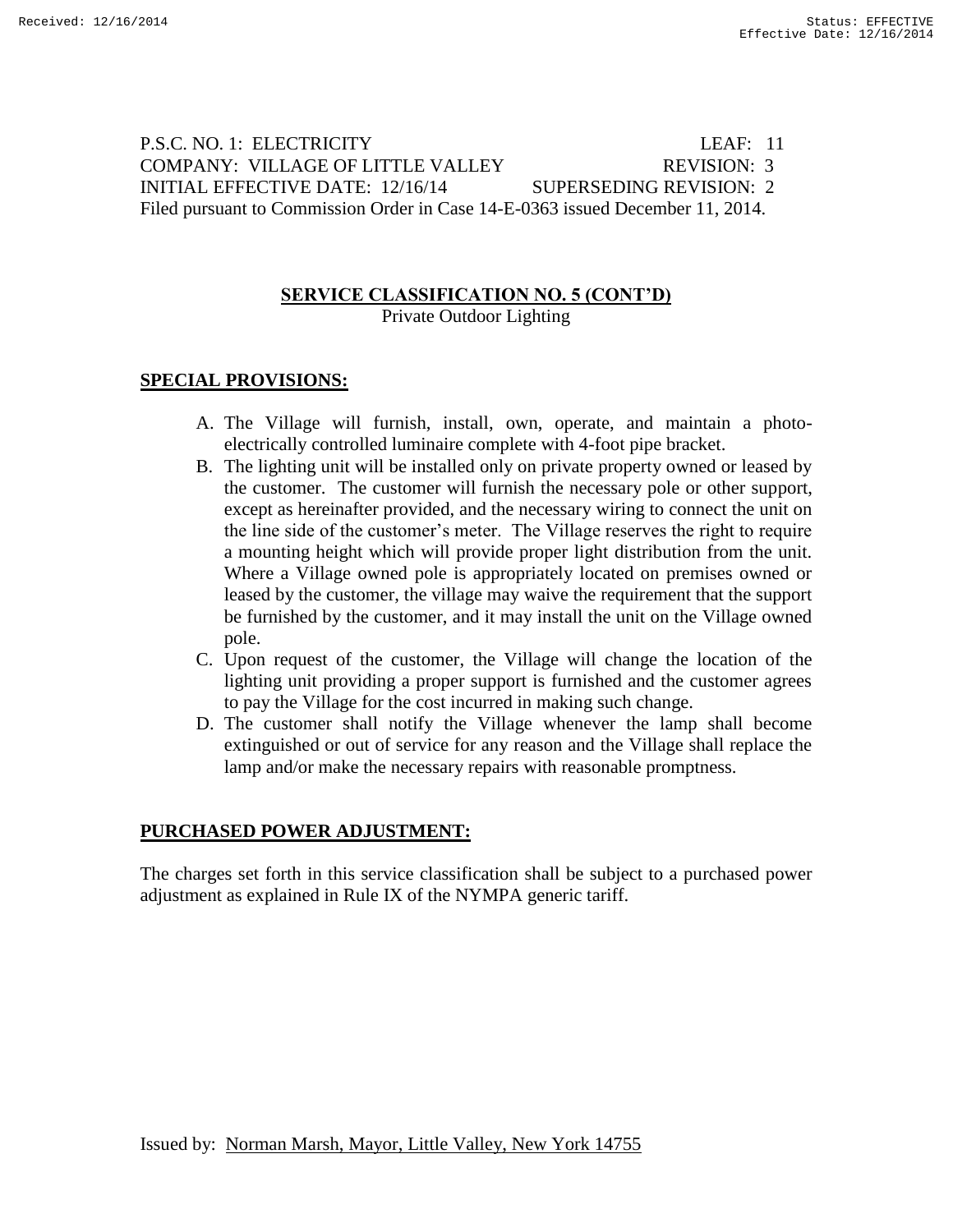# P.S.C. NO. 1: ELECTRICITY LEAF: 12 COMPANY: VILLAGE OF LITTLE VALLEY REVISION: 3 INITIAL EFFECTIVE DATE: 12/16/14 SUPERSEDING REVISION: 2 Filed pursuant to Commission Order in Case 14-E-0363 issued December 11, 2014.

#### **SERVICE CLASSIFICATION NO. 6** Street Lighting

# **APPLICATION TO USE OF SERVICE FOR:**

Public outdoor lighting.

### **CHARACTER OF SERVICE:**

Continuous, alternating current at approximately 60 cycle, single phase, 115 volts or 115/230 volts, at the option of the Village.

Rate

### **MONTHLY RATE:**

Energy Charge, per kWh  $$0.0662$ 

# **TERMS OF PAYMENT:**

All bills are due when rendered. Full payment must be received on or before the date shown on the bill to avoid a late payment charge of 1.5% as provided in Rule VIII of the NYMPA generic tariff.

### **FACTOR OF ADJUSTMENT:**

The factor of adjustment pursuant to Rule IX.D of the NYMPA generic tariff is 1.088886.

### **PURCHASED POWER ADJUSTMENT:**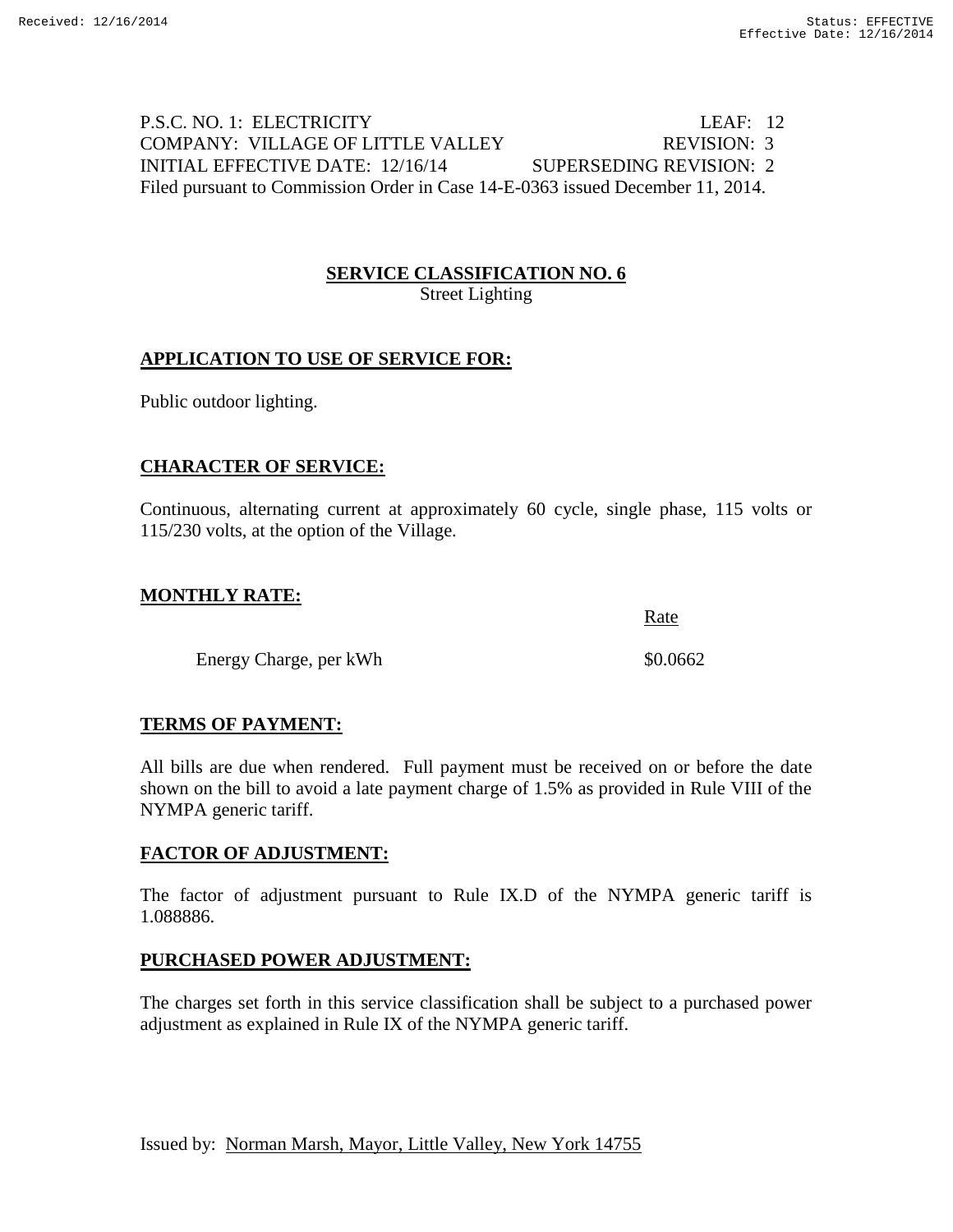P.S.C. NO. 1: ELECTRICITY LEAF: 13 COMPANY: VILLAGE OF LITTLE VALLEY REVISION: 1 INITIAL EFFECTIVE DATE: 12/16/14 SUPERSEDING REVISION: 0 Filed pursuant to Commission Order in Case 14-E-0363 issued December 11, 2014.

#### **SERVICE CLASSIFICATION NO. 7**

Traffic Signal Control Light

#### **APPLICATION TO USE OF SERVICE FOR:**

Public traffic signal control light.

#### **CHARACTER OF SERVICE:**

Single phase, 60 cycle alternating current at approximately 115 volts.

#### **MONTHLY RATE:**

Rate

Charge per unit  $(625 \text{ kWh})$  \$60.52

#### **TERMS OF PAYMENT:**

All bills are due when rendered. Full payment must be received on or before the date shown on the bill to avoid a late payment charge of 1.5% as provided in Rule VIII of the NYMPA generic tariff.

#### **TERM:**

The customer may terminate service after 72 business hours notice in writing to the Village Clerk.

#### **FACTOR OF ADJUSTMENT:**

The factor of adjustment pursuant to Rule IX.D of the NYMPA generic tariff is 1.088886.

### **PURCHASED POWER ADJUSTMENT:**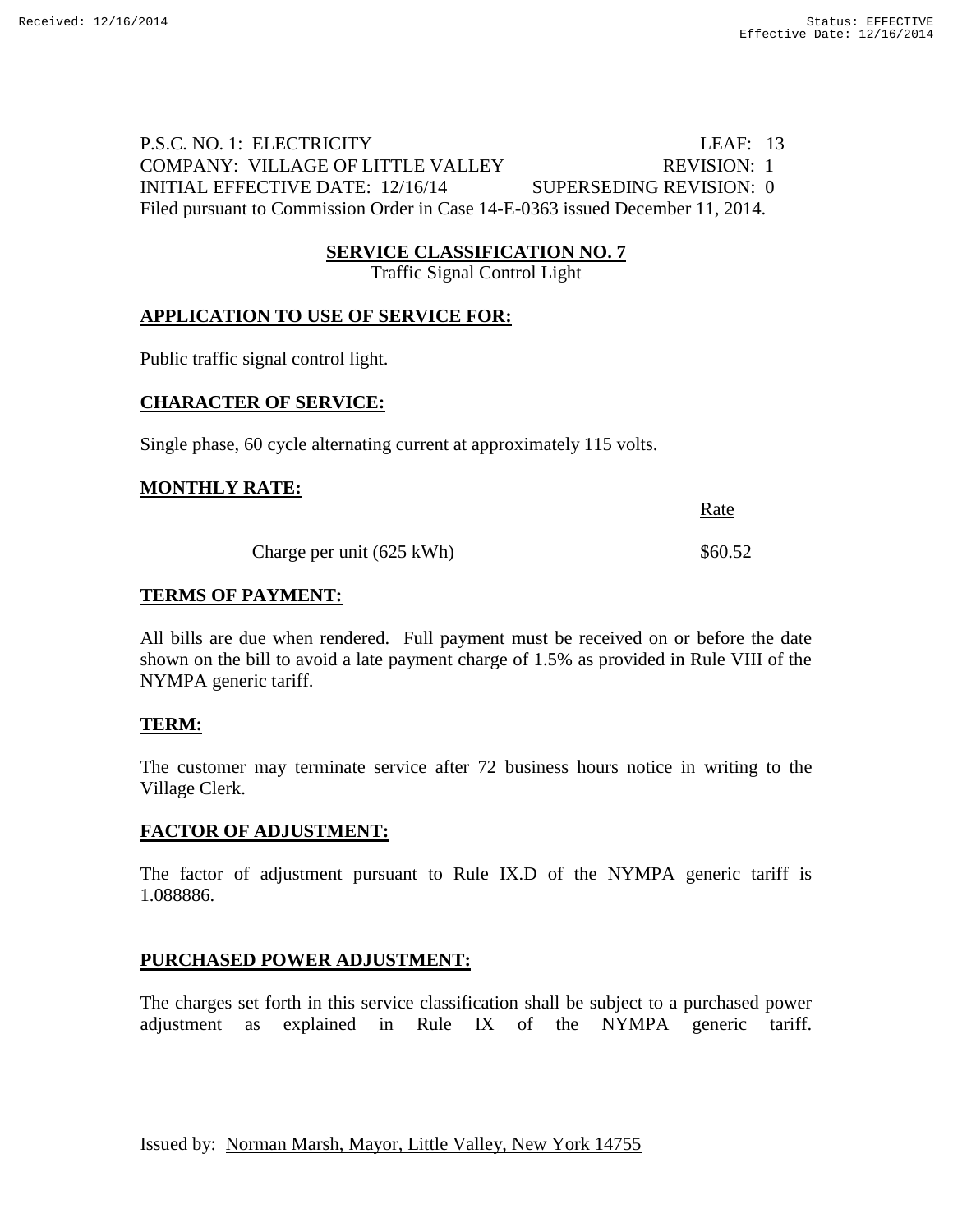P.S.C. NO. 1: ELECTRICITY LEAF: 14 COMPANY: VILLAGE OF LITTLE VALLEY REVISION: 1 INITIAL EFFECTIVE DATE: 12/16/14 SUPERSEDING REVISION: 0 Filed pursuant to Commission Order in Case 14-E-0363 issued December 11, 2014.

### **CHARGES**

#### **A. RECONNECTION CHARGE:**

When service has been discontinued, either by the municipality as per provided in the NYMPA generic tariff or at the request of the consumer and the same consumer applies for reconnection of service at the same premises within four (4) months, there shall be a reconnection charge payable before service will be reestablished, in the amounts as follows:

> \$50.00 during the regular working hours of the Electric Division, Monday through Friday; 8:00am – 3:30pm.

#### **B. INSUFFICIENT FUNDS CHECK CHARGE:**

Any checks received in payment for electric service which are returned to the municipality for insufficient funds or are otherwise dishonored by the bank, shall bear a nonrecurring charge of \$20.00 for U.S. and \$40.00 for Canadian check that has to be processed by the municipality. If two checks have been returned by the bank, the customer who issued the dishonored checks may be required by the municipality to render future payments by cash, money order, certified or cashiers check.

Post-dated checks shall be returned to the customer as invalid for the transaction. Only United States currency shall be accepted for payment of accounts due the municipality.